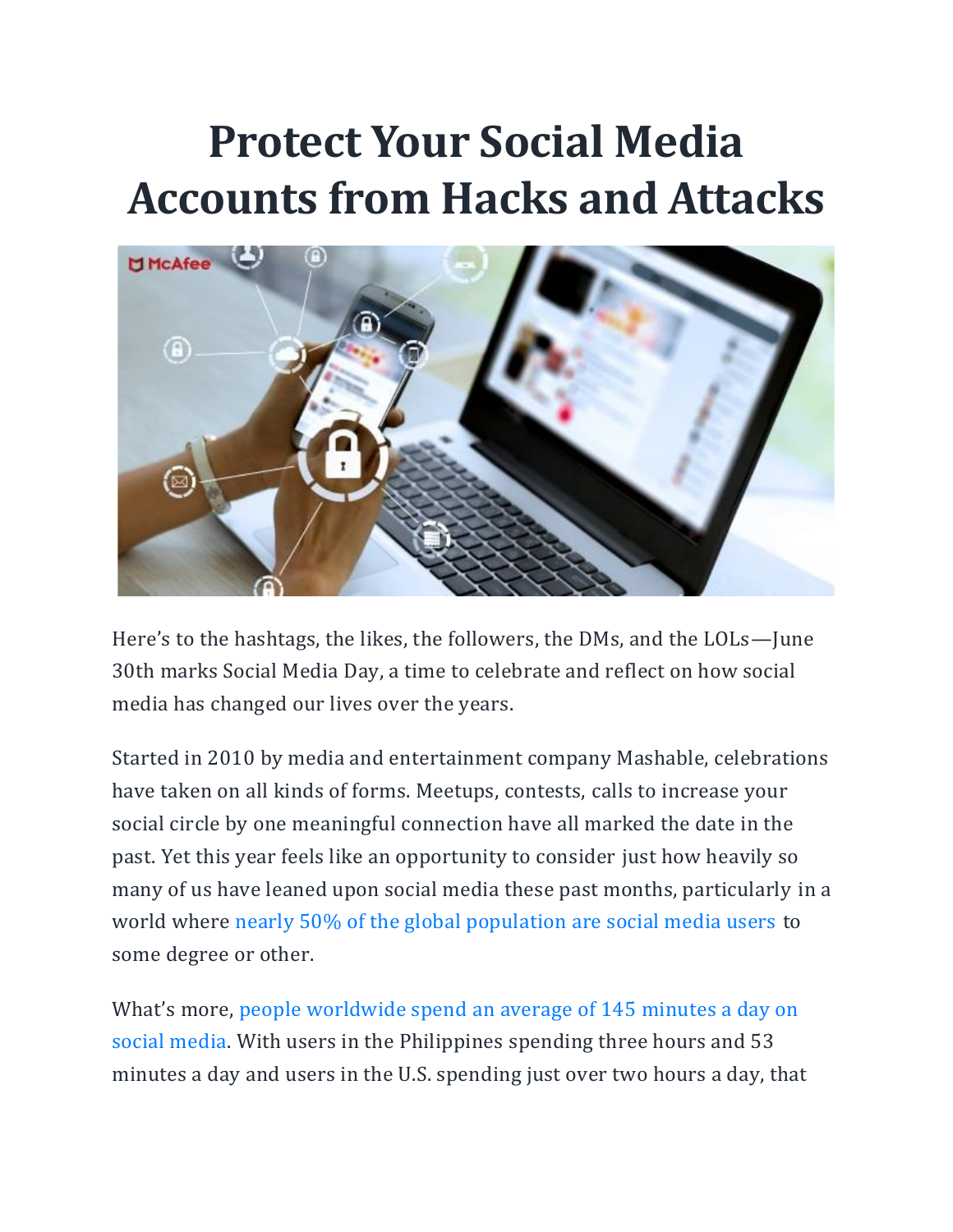figure can vary widely, yet it's safe to say that a good portion of our day features time browsing around on social media.

With that, Social Media Day is also a good day to give your social media settings and habits a closer look, all so that you can get the most out of it with less fuss and worry. Whether you're using Facebook, Instagram, TikTok, or whatnot, here are several things you can do that can help keep you safe and secure out there:

# **1. Go private**

Social media platforms like Facebook, Instagram, and others give you the option of making your profile and posts visible to friends only. Choosing this setting keeps the broader internet from seeing what you're doing, saying, and posting, which can help protect your privacy.

#### **2. Say "no" to strangers bearing friend requests**

Be critical of the invitations you receive. Out-and-out strangers could be more than just a stranger, they could be a fake account designed to gather information on users for purposes of cybercrime, or they can be an account designed to spread false information. There are plenty of them too. In fact, in Q1 of 2021 alone, [Facebook took action on 1.3](https://transparency.fb.com/data/community-standards-enforcement/fake-accounts/facebook) billion fake accounts. Reject such requests.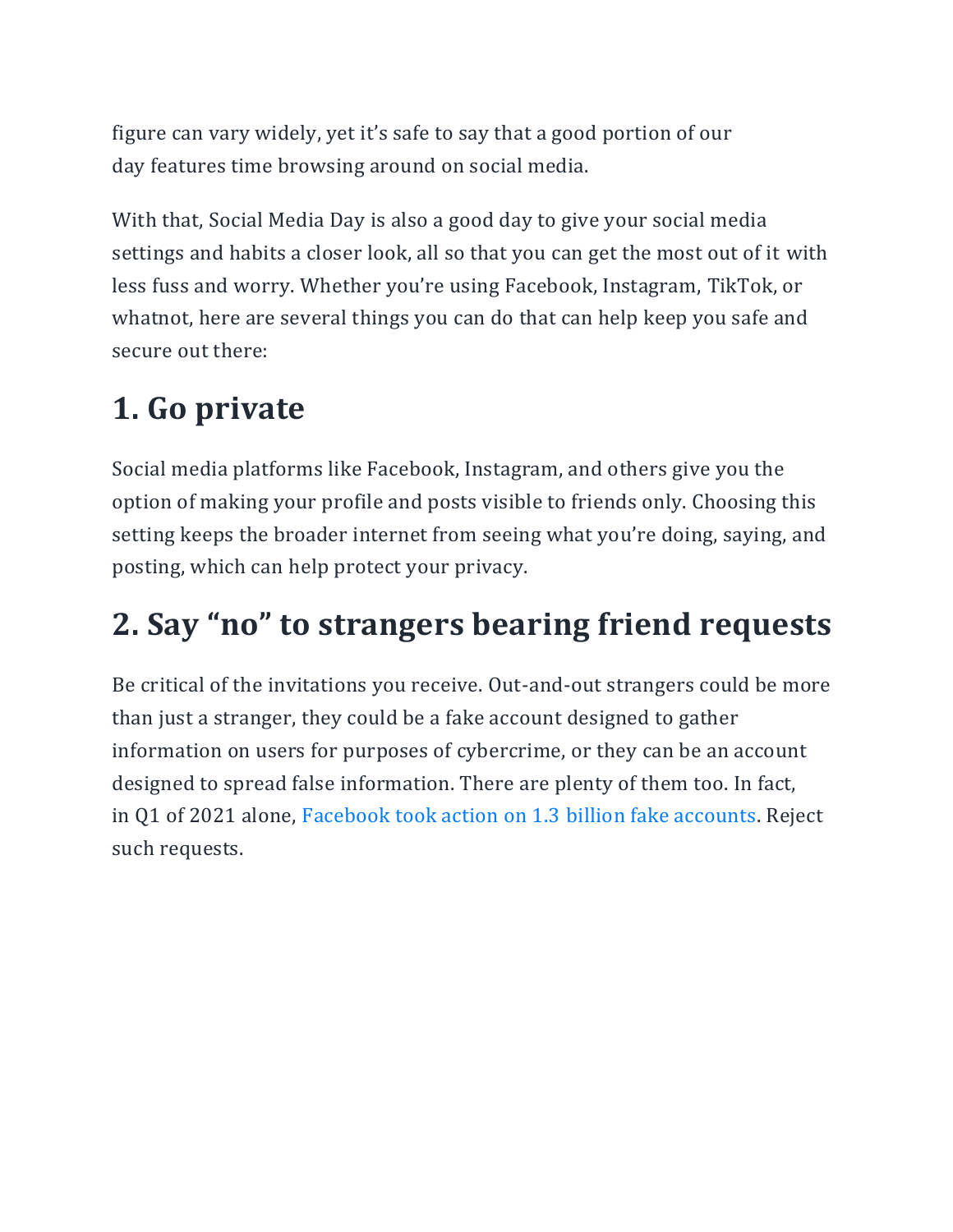## **3. Think twice before checking in**

Nothing says "there's nobody at home right now" like that post of you on vacation or sharing your location while you're out on the town. In effect, such posts announce your whereabouts to a broad audience of followers (even a global audience, if you're not posting privately, as called out above). Consider sharing photos and stories of your adventures once you've returned.

#### **4. The internet is forever**

It's a famous saying for a reason. Whether your profile is set to private or if you are using an app with "disappearing" messages and posts (like Snapchat), what you post can indeed be saved and shared again. It's as simple as taking a screenshot. If you don't want it out there, forever or otherwise, simply don't post it.

## **5. Watch out for phishing scams**

We're increasingly accustomed to the warnings about phishing emails, yet phishing attacks happen plenty on social media. The same rules apply. Don't follow any links you get from strangers by way of instant or direct messengers. And keep your personal information close. Don't pass out your email, address, or other info as well. Even those so-called "quiz" posts and websites can be ruses designed to steal bits and pieces of personal info that can be used as the basis of an attack.